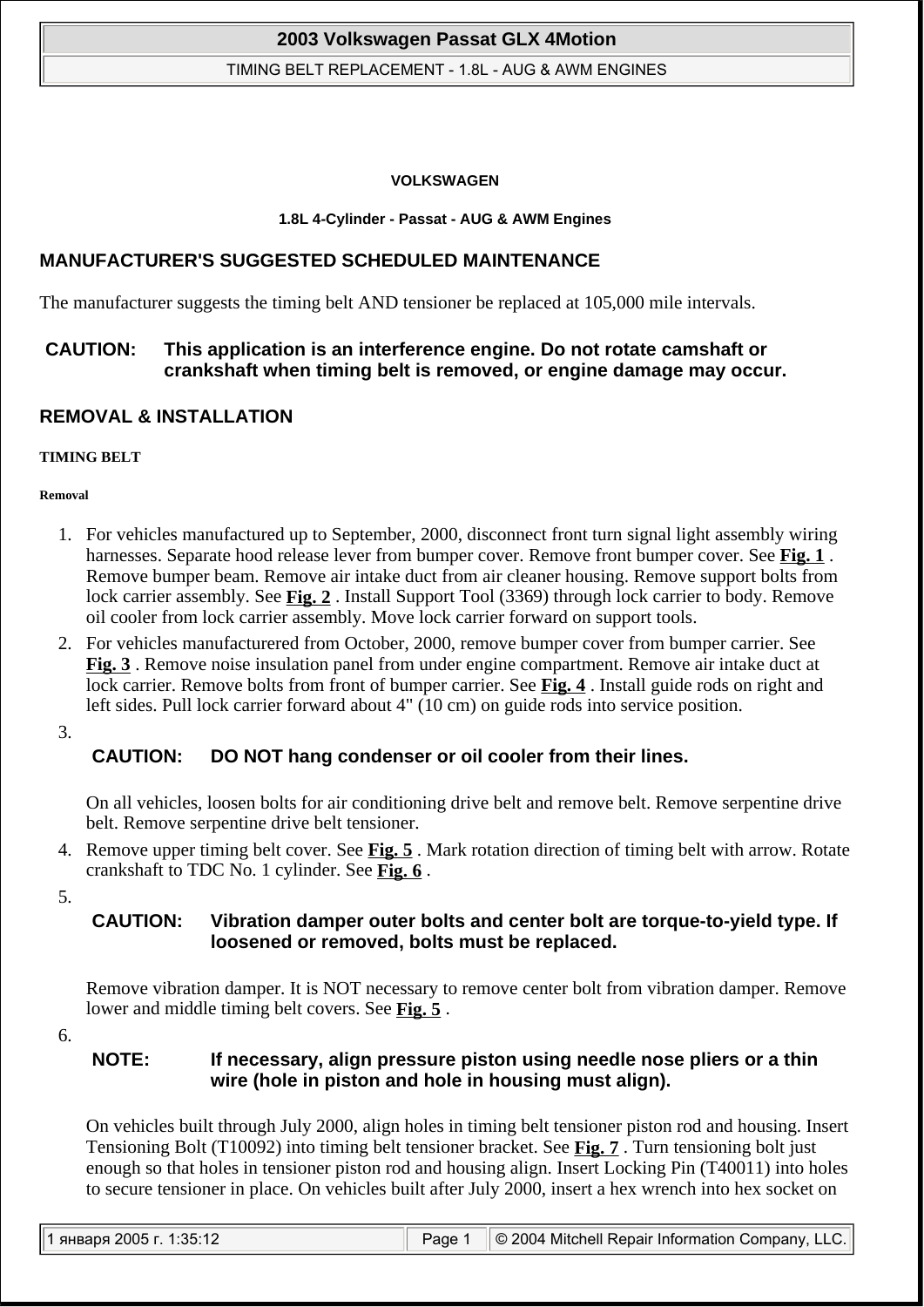## TIMING BELT REPLACEMENT - 1.8L - AUG & AWM ENGINES

tensioner until it bottoms out. Rotate tensioner counterclockwise using uniform force until locking plate (T10008) can be installed.

7. To loosen tensioner on models built after July 2000, install Pin Wrench (3387). Ensure tab on Pin Wrench is not bent. Loosen nut in center of tensioner, and rotate clockwise using Pin Wrench.

8.

## **CAUTION: Tensioners on vehicles built after July 2000 are oil-filled. Excessive force during compression can damage tensioner.**

On all models, remove timing belt. Turn crankshaft back just slightly to ensure that crankshaft is not at TDC for any cylinder.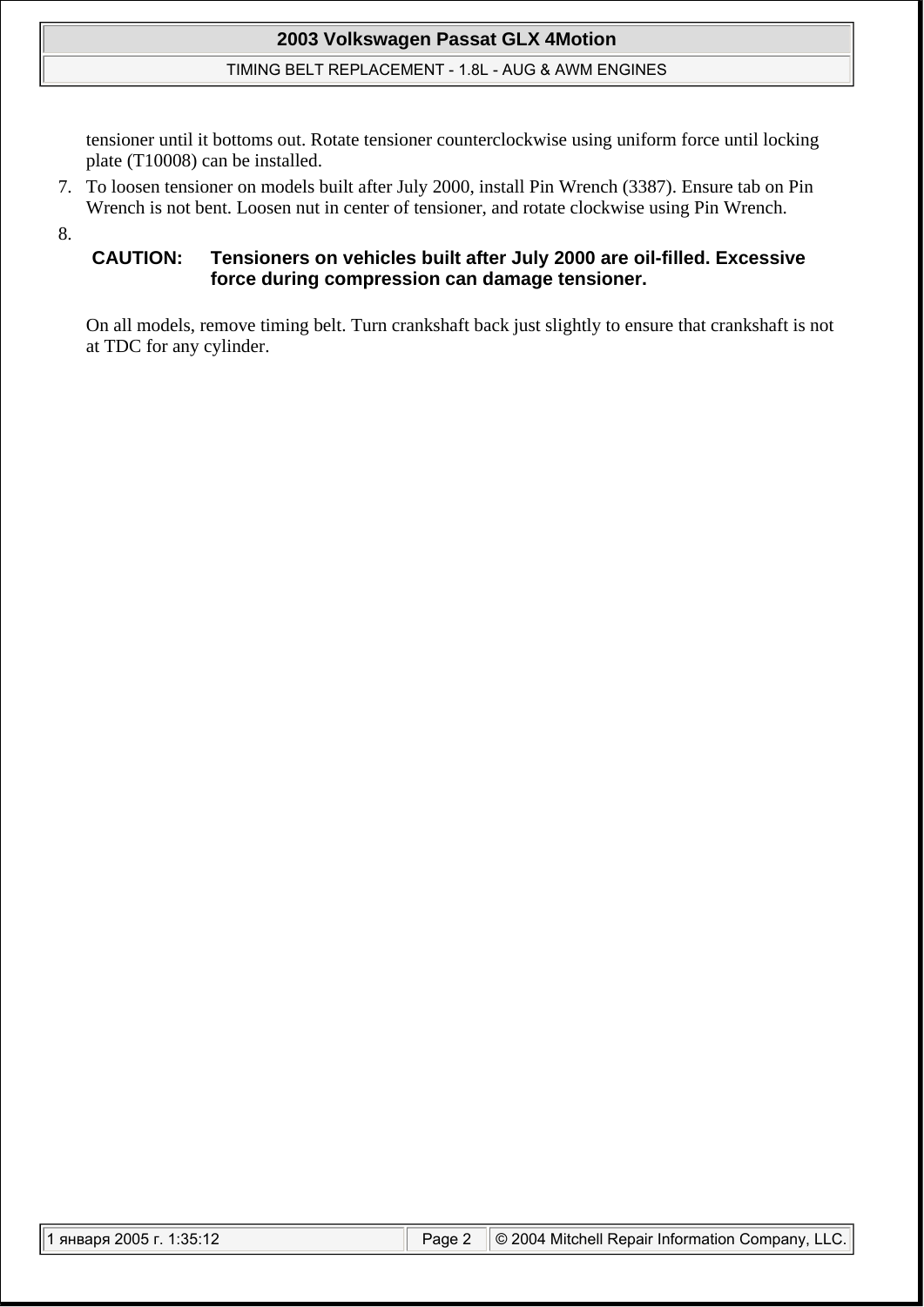#### TIMING BELT REPLACEMENT - 1.8L - AUG & AWM ENGINES



# G00019676

**Fig. 1: Removing Front Bumper Cover (Up To September, 2000) Courtesy of VOLKSWAGEN UNITED STATES, INC.**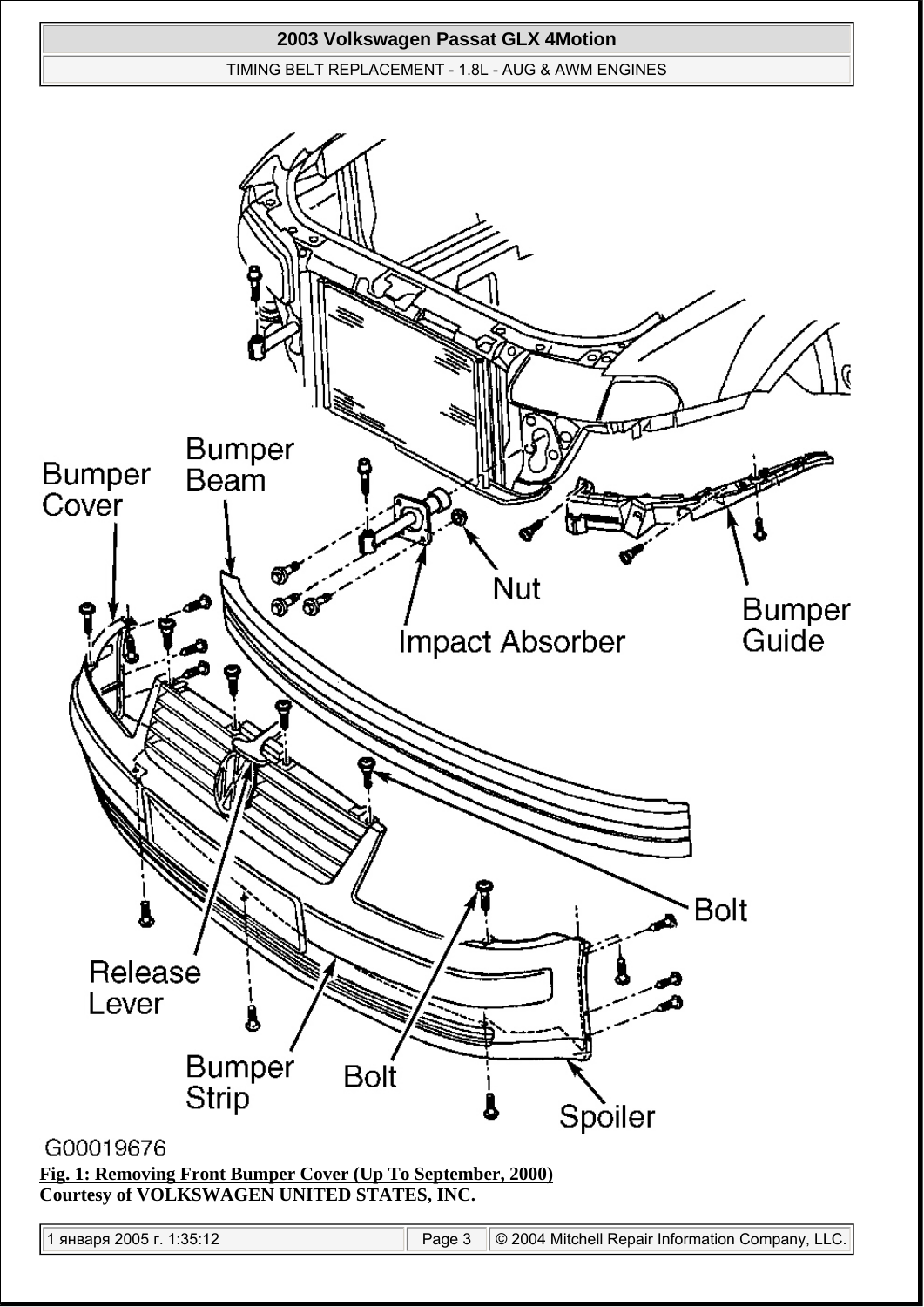

G00019675

**Fig. 2: Moving Lock Carrier To Service Position (Up To September, 2000) Courtesy of VOLKSWAGEN UNITED STATES, INC.**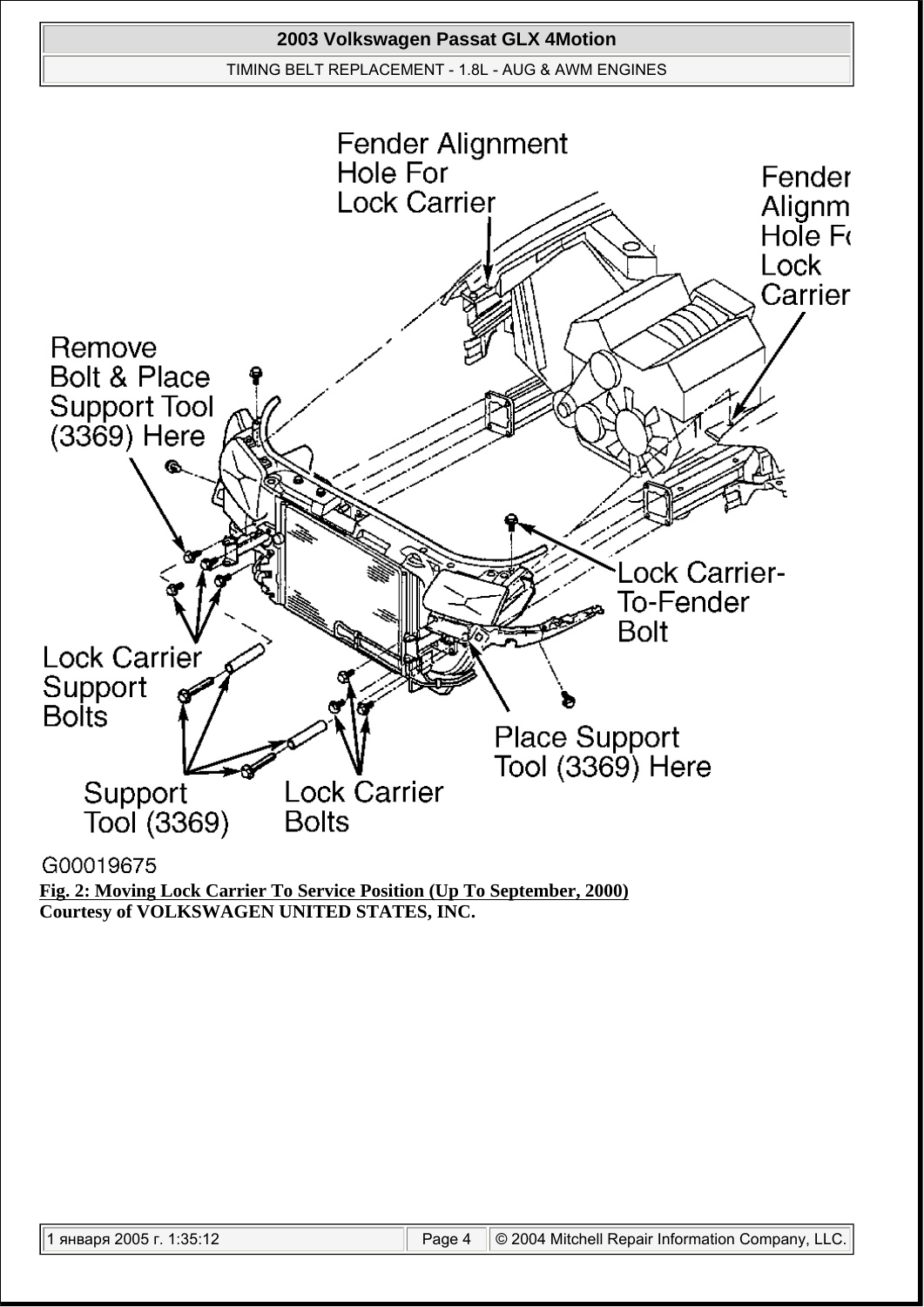## TIMING BELT REPLACEMENT - 1.8L - AUG & AWM ENGINES



G00018950

**Fig. 3: Removing Front Bumper Cover (From October, 2000) Courtesy of VOLKSWAGEN UNITED STATES, INC.**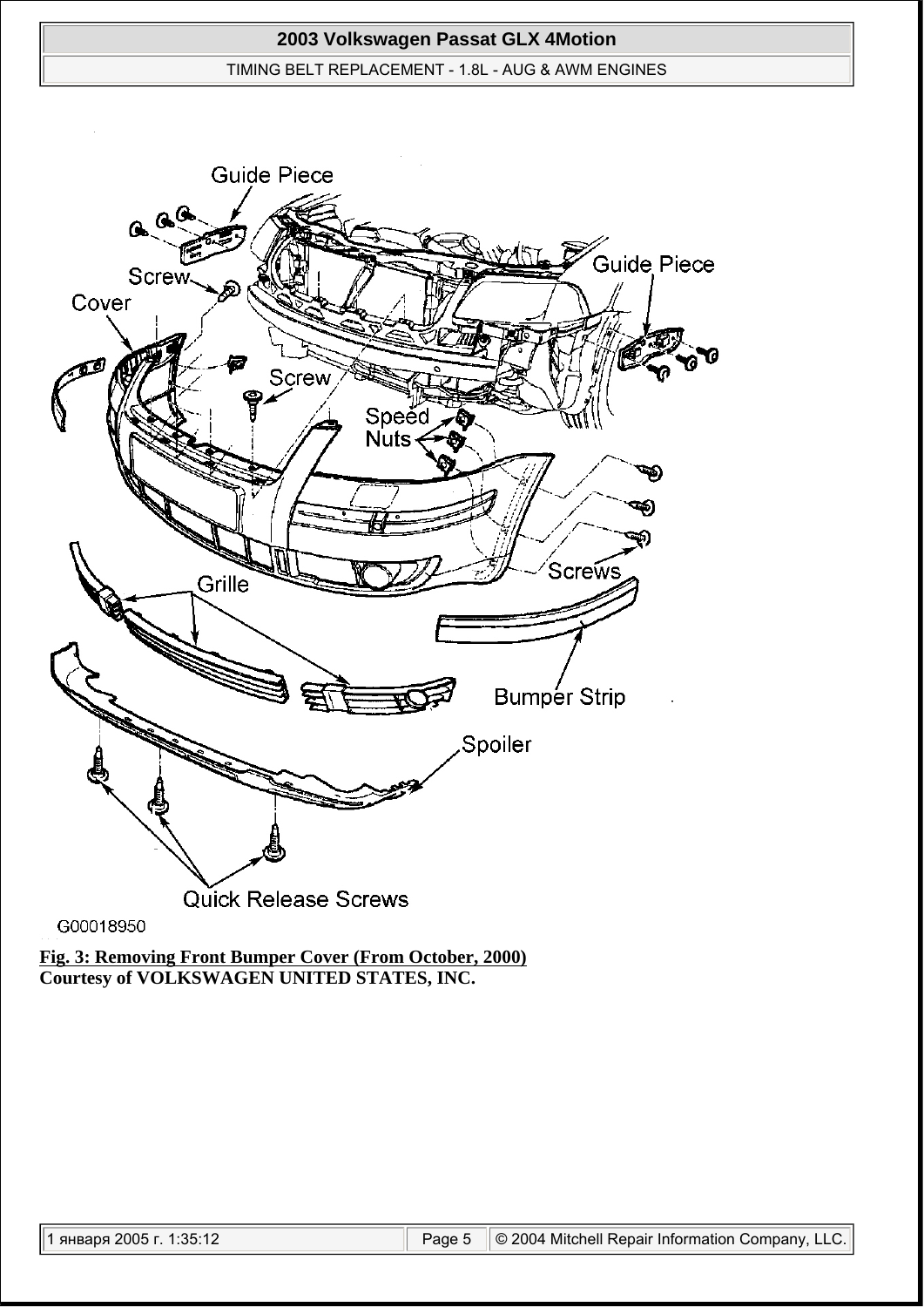## TIMING BELT REPLACEMENT - 1.8L - AUG & AWM ENGINES



G00018951 **Fig. 4: Moving Lock Carrier To Service Position (From October, 2000) Courtesy of VOLKSWAGEN UNITED STATES, INC.**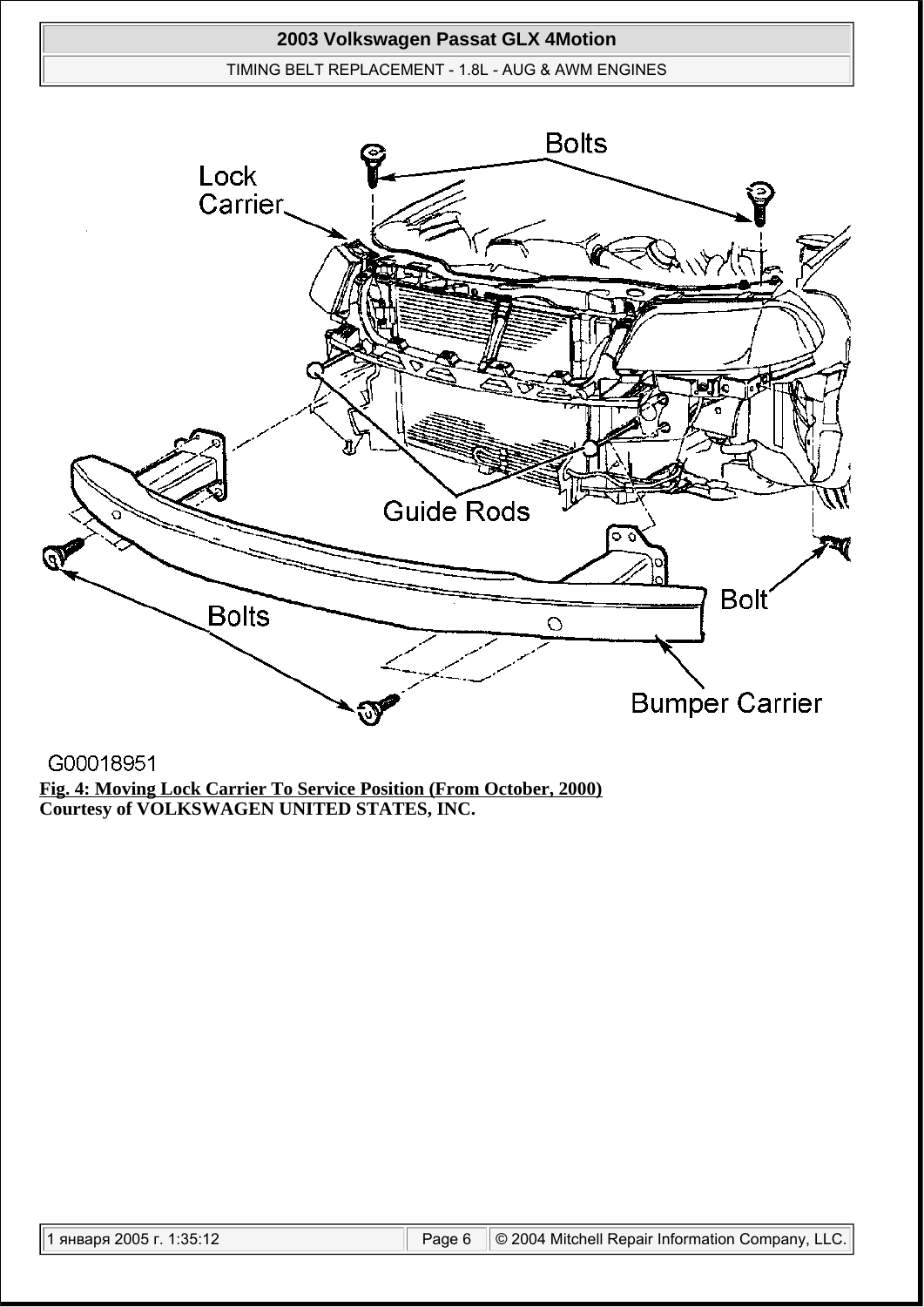# **2003 Volkswagen Passat GLX 4Motion**  TIMING BELT REPLACEMENT - 1.8L - AUG & AWM ENGINES **Upper Timing**<br>Belt Cover

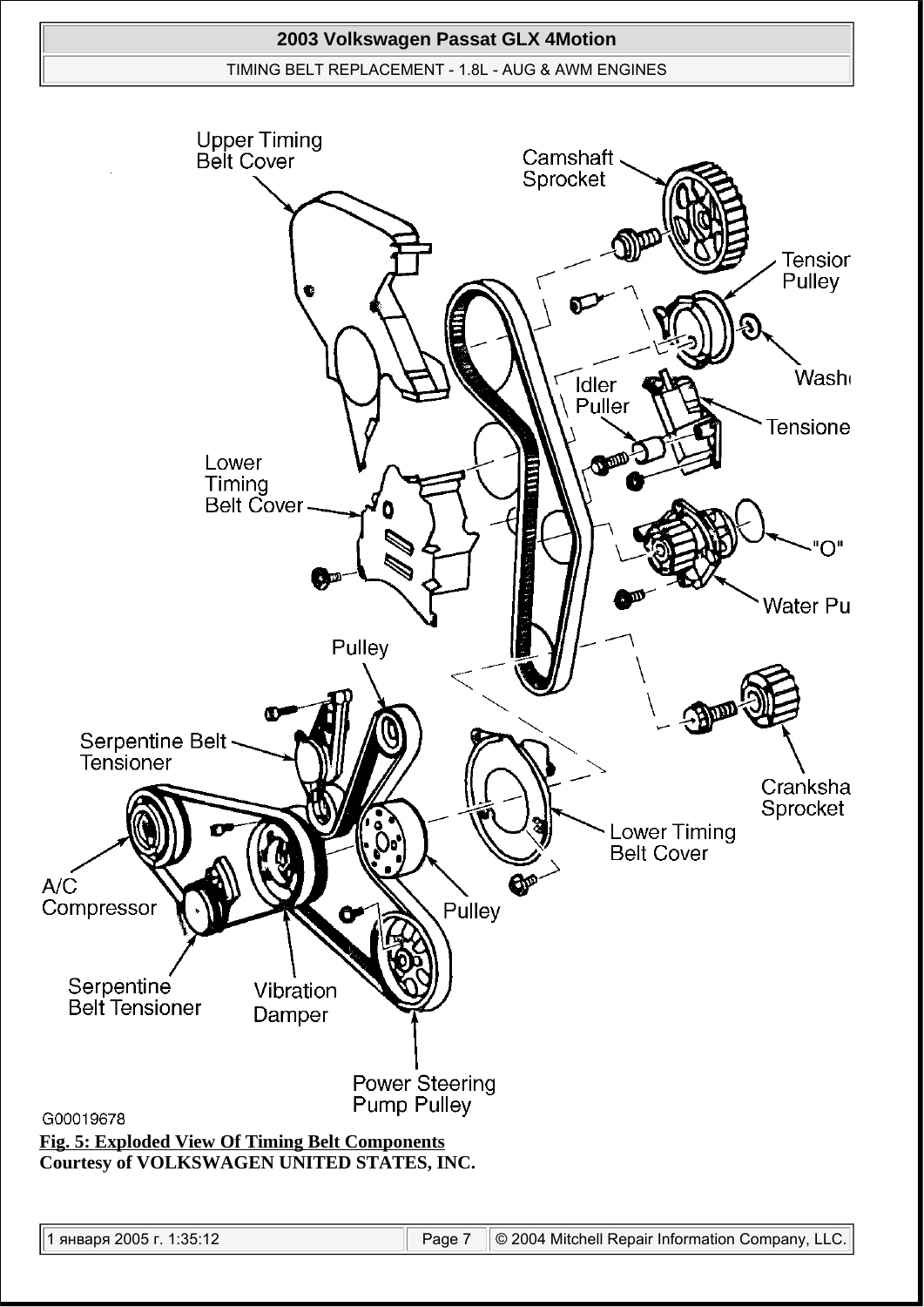

G97l07185

**Fig. 6: Aligning Camshaft & Crankshaft Timing Marks Courtesy of VOLKSWAGEN UNITED STATES, INC.**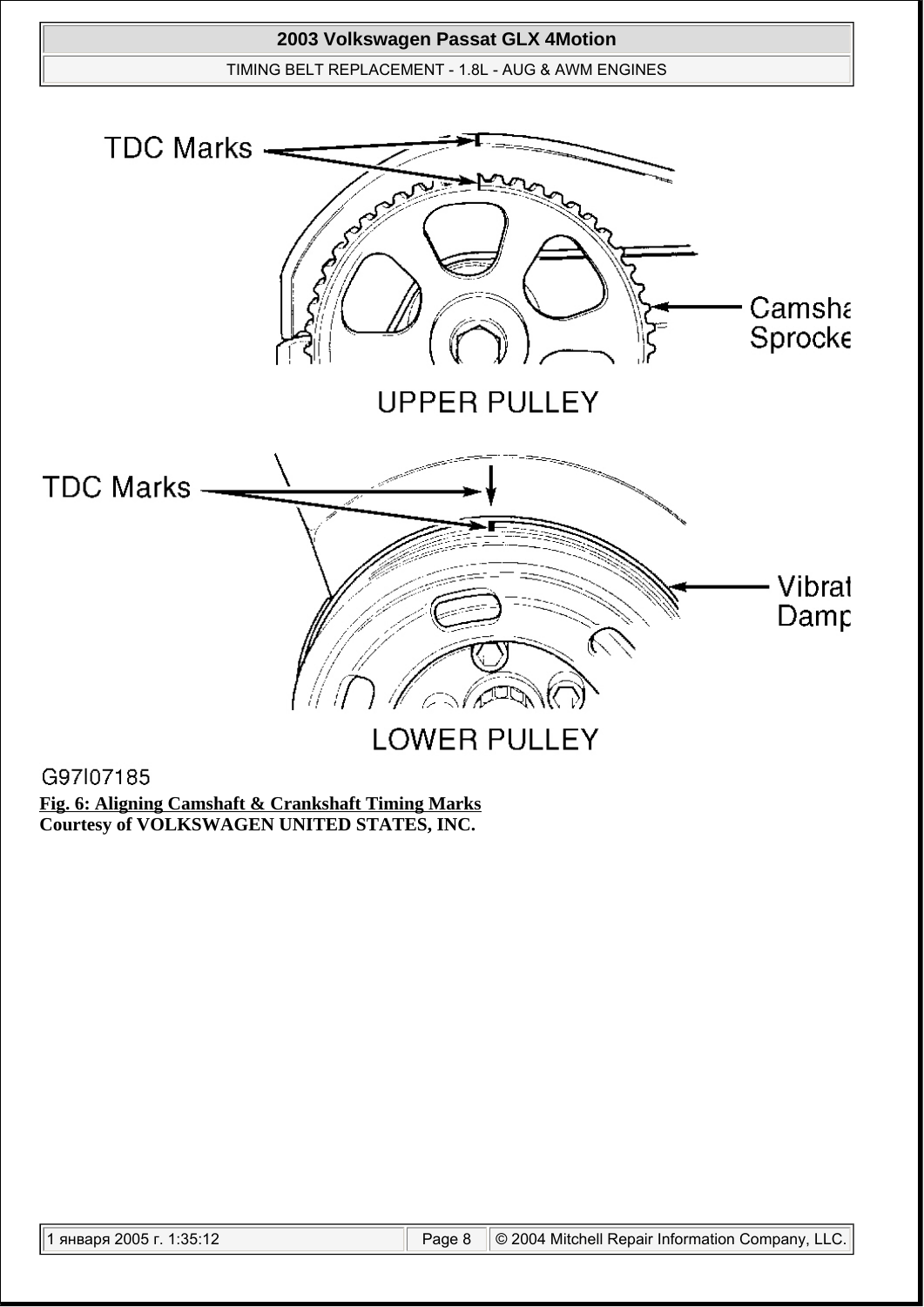## TIMING BELT REPLACEMENT - 1.8L - AUG & AWM ENGINES



# G00018954 **Fig. 7: Installing Timing Belt Tensioner Locking Pin Courtesy of VOLKSWAGEN UNITED STATES, INC.**

## **Installation**

## **CAUTION: When turning camshaft, crankshaft must not be at TDC, or there is a potential for valves to contact pistons. Install timing belt when engine is cold or lukewarm.**

- 1. Align timing marks on camshaft sprocket with mark on cylinder head cover. Ensure crankshaft sprocket is still aligned with timing mark. See **Fig. 6** .
- 2. Install timing belt around crankshaft sprocket. Install lower timing belt cover. Install vibration damper and tighten bolts to specification. See **TORQUE SPECIFICATIONS** .
- 3. Set crankshaft pulley to TDC No. 1 cylinder. Place timing belt on water pump, tensioner pulley and camshaft sprocket.
- 4.

# **NOTE: Engine must not be hotter than lukewarm when tensioning timing belt.**

On models built through July 2000, remove Locking Pin (T40011) and unscrew Tensioning Bolt (T10092). See **Fig. 7** . On models built after July 2000, rotate tensioner counterclockwise using Pin Wrench (3387), removing all tension until Locking Plate (T10008) can be removed without force.

5.

# **CAUTION: If tensioner is fully extended at any time, it must be pressed back into compressed position using tensioner assembly and Pin Wrench. Excessive force during this compression procedure can damage**

|  |  |  |  |  | 1 января 2005 г. 1:35:12 |
|--|--|--|--|--|--------------------------|
|--|--|--|--|--|--------------------------|